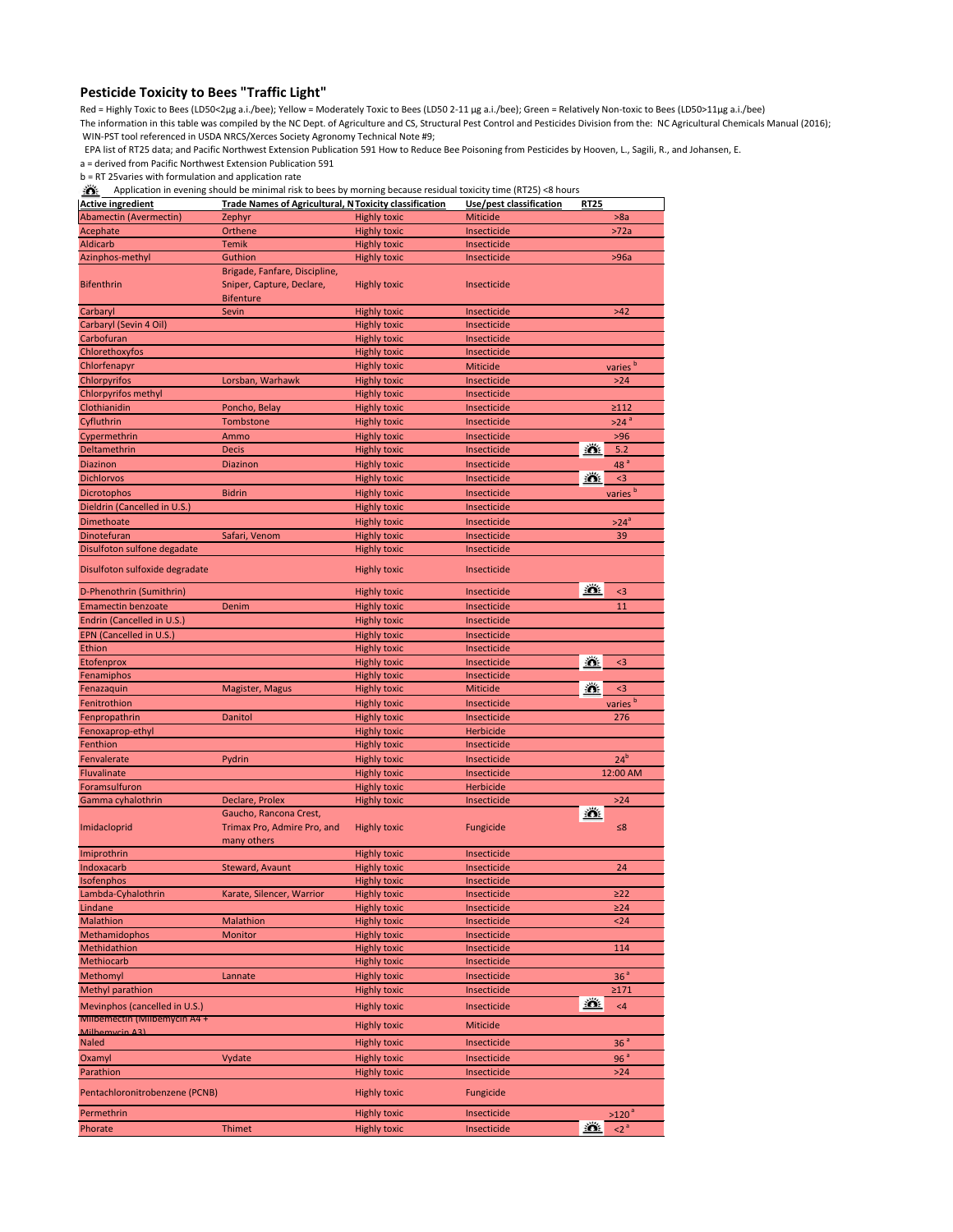| Phosmet                             | Imidan                        | <b>Highly toxic</b>        | Insecticide           |              | >72 <sup>a</sup>        |
|-------------------------------------|-------------------------------|----------------------------|-----------------------|--------------|-------------------------|
| Phosphamidon                        |                               | <b>Highly toxic</b>        | Insecticide           |              |                         |
| Pirimiphos-methyl                   |                               | <b>Highly toxic</b>        | Insecticide           |              |                         |
| Prallethrin                         |                               | <b>Highly toxic</b>        | Insecticide           | ≛            | $3$                     |
| Profenofos                          |                               | <b>Highly toxic</b>        | Insecticide           | 道            |                         |
| Propoxur                            |                               | <b>Highly toxic</b>        | Insecticide           |              | $>5$                    |
| Pyrethrins                          | Pyganic, Azera                | <b>Highly toxic</b>        | Insecticide           | <u>iő:</u>   | 2 <sup>a</sup>          |
|                                     |                               |                            |                       |              |                         |
| Pyrethrins + piperonyl butoxide     |                               | <b>Highly toxic</b>        | Insecticide           |              | 36 <sup>a</sup>         |
| Pyridaben                           |                               | <b>Highly toxic</b>        | <b>Miticide</b>       |              | 20                      |
| Resmethrin                          |                               | <b>Highly toxic</b>        | Insecticide           | 道            | $3$                     |
| Rotenone                            |                               | <b>Highly toxic</b>        | Insecticide/Piscicide | 溢            | $2$                     |
|                                     |                               |                            |                       |              |                         |
| Spinosad                            | Blackhawk, Entrust, Tracer    | <b>Highly toxic</b>        | Insecticide           |              | <3 to $24^a$            |
| Tetrachlorvinphos                   |                               | <b>Highly toxic</b>        | Insecticide           |              |                         |
| Tetramethrin                        |                               | <b>Highly toxic</b>        | Insecticide           |              |                         |
| Thiamethoxam                        | Cruiser, Centric, Platinum,   | <b>Highly toxic</b>        | Insecticide           |              | 168 <sup>a</sup>        |
|                                     | <b>Actara</b>                 |                            |                       |              |                         |
| Tralomethrin                        |                               | <b>Highly toxic</b>        | Insecticide           | 道            | < 0.5                   |
| Zineb                               |                               | <b>Highly toxic</b>        | Fungicide             |              |                         |
| Acetamiprid                         | <b>Assail</b>                 | <b>Moderately toxic</b>    | Insecticide           |              | >8                      |
| <b>Allethrin</b>                    |                               | <b>Moderately toxic</b>    | Insecticide           |              |                         |
| <b>Arsenic acid</b>                 |                               | <b>Moderately toxic</b>    | <b>Herbicide</b>      |              |                         |
|                                     | Aza-Direct, Trilogy, Azatrol, |                            |                       | Ă            |                         |
| Azadirachtin                        | Azera                         | <b>Moderately toxic</b>    | <b>Miticide</b>       |              | $\leq$                  |
| Benomyl                             |                               | <b>Moderately toxic</b>    | <b>Fungicide</b>      |              |                         |
| <b>Bifenazate</b>                   | Acramite                      | <b>Moderately toxic</b>    | <b>Miticide</b>       | 道            | $\leq$ 3                |
| <b>Bromoxynil octanoate</b>         |                               | <b>Moderately toxic</b>    | <b>Herbicide</b>      |              |                         |
| Captan                              | Captan                        | <b>Moderately toxic</b>    | <b>Fungicide</b>      |              |                         |
| <b>DDT</b> (Cancelled in U.S.)      |                               | <b>Moderately toxic</b>    | Insecticide           |              |                         |
| <b>Demeton</b>                      |                               | <b>Moderately toxic</b>    | Insecticide           |              |                         |
| <b>Dicamba</b>                      |                               | Moderately toxic           | <b>Herbicide</b>      |              |                         |
|                                     |                               |                            |                       |              |                         |
| <b>Dimethomorph</b>                 |                               | <b>Moderately toxic</b>    | <b>Fungicide</b>      |              |                         |
| <b>Disulfoton</b>                   |                               | <b>Moderately toxic</b>    | Insecticide           | ÷Ő.          | 5.5                     |
| Endosulfan                          | <b>Thionex</b>                | <b>Moderately toxic</b>    | Insecticide           | ÷Ő.          | $3$                     |
| Ethoprop                            |                               | <b>Moderately toxic</b>    | Nematicide            |              |                         |
| Fenarimol                           |                               | <b>Moderately toxic</b>    | <b>Fungicide</b>      |              |                         |
| Fluazinam                           |                               | <b>Moderately toxic</b>    | <b>Fungicide</b>      |              |                         |
| <b>Fonofos</b>                      |                               | <b>Moderately toxic</b>    | Insecticide           | ≛            | < 8                     |
| <b>Mesosulfuron methyl</b>          |                               | <b>Moderately toxic</b>    | <b>Herbicide</b>      |              |                         |
| Oxydemeton-methyl                   |                               | <b>Moderately toxic</b>    | Insecticide           | ÷Ő.          | $\leq 8^a$              |
| Paraquat dichloride                 |                               | <b>Moderately toxic</b>    | <b>Herbicide</b>      |              |                         |
| Pirimicarb                          |                               | <b>Moderately toxic</b>    | Insecticide           |              | 24 <sup>a</sup>         |
|                                     |                               |                            |                       |              |                         |
| <b>Pirimicarb Aphox formulation</b> |                               | <b>Moderately toxic</b>    | Insecticide           |              |                         |
| Sethoxydim                          |                               | <b>Moderately toxic</b>    | <b>Herbicide</b>      |              |                         |
|                                     |                               |                            | Insecticide           | ÷Ö.          |                         |
| Spinetoram                          | Radiant, Delegate             | <b>Moderately toxic</b>    |                       |              | $\overline{\mathbf{3}}$ |
| Spiroxamine                         |                               | <b>Moderately toxic</b>    | <b>Fungicide</b>      | ÷Õ.          | $2$                     |
| <b>Terbufos</b>                     | Counter                       | <b>Moderately toxic</b>    | Insecticide           |              |                         |
| <b>Triflumazole/Thiacloprid EC</b>  |                               | <b>Moderately toxic</b>    | <b>Fungicide</b>      |              |                         |
| mixture                             |                               |                            |                       |              |                         |
| 2,4 DP-p-2-EHE                      |                               | <b>Relatively nontoxic</b> | <b>Herbicide</b>      |              |                         |
| 2,4-D 2-EHE                         |                               | <b>Relatively nontoxic</b> | Herbicide             |              |                         |
| 2,4-D Acid                          |                               | <b>Relatively nontoxic</b> | Herbicide             |              |                         |
| 2,4-DB Acid                         |                               | <b>Relatively nontoxic</b> | Herbicide             |              |                         |
| 2,4-DP 2-Butoxyethyl Ester          |                               | <b>Relatively nontoxic</b> | Herbicide             |              |                         |
| 2,4-DP-p, DMA salt                  |                               | <b>Relatively nontoxic</b> | <b>Herbicide</b>      |              |                         |
| 2-Hydroxyethyl octyl sulfide        |                               | <b>Relatively nontoxic</b> | Insecticide           |              |                         |
| Acequinocyl                         | Kanemite                      | <b>Relatively nontoxic</b> | Miticide              |              |                         |
|                                     |                               |                            |                       |              |                         |
| Acequinocyl (15% formulation)       |                               | <b>Relatively nontoxic</b> | Miticide              |              |                         |
| Acequinocyl (15%SC                  |                               |                            |                       |              |                         |
| Formulation)                        |                               | <b>Relatively nontoxic</b> | Miticide              |              |                         |
| Acequinocyl (15%SC                  |                               |                            |                       |              |                         |
| formulation)                        |                               | Relatively nontoxic        | Miticide              |              |                         |
| Acetochlor                          |                               | <b>Relatively nontoxic</b> | Herbicide             |              |                         |
| Acibenzolar-s-methyl                | Actaguard                     | <b>Relatively nontoxic</b> | Fungicide             |              |                         |
| Alachlor                            |                               | <b>Relatively nontoxic</b> | Herbicide             |              |                         |
|                                     |                               | <b>Relatively nontoxic</b> | Herbicide             |              |                         |
| Ametryn                             |                               |                            |                       |              |                         |
| Amicarbazone                        |                               | <b>Relatively nontoxic</b> | Herbicide             |              |                         |
| Aminopyralid                        |                               | <b>Relatively nontoxic</b> | Herbicide             |              |                         |
| Amitraz                             |                               | <b>Relatively nontoxic</b> | Insecticide           | <u> : 6:</u> | $\mathbf{0}$            |
| Amitrole                            |                               | Relatively nontoxic        | Herbicide             |              |                         |
| Amitrole (Weedazol                  |                               | <b>Relatively nontoxic</b> | Herbicide             |              |                         |
| formulation)                        |                               |                            |                       |              |                         |
| Ammonium soaps of fatty acids       |                               | <b>Relatively nontoxic</b> | Herbicide             |              |                         |
|                                     |                               |                            |                       |              |                         |
|                                     |                               |                            |                       |              |                         |
| Ancymidol<br>Anilazine              |                               | <b>Relatively nontoxic</b> | Herbicide             |              |                         |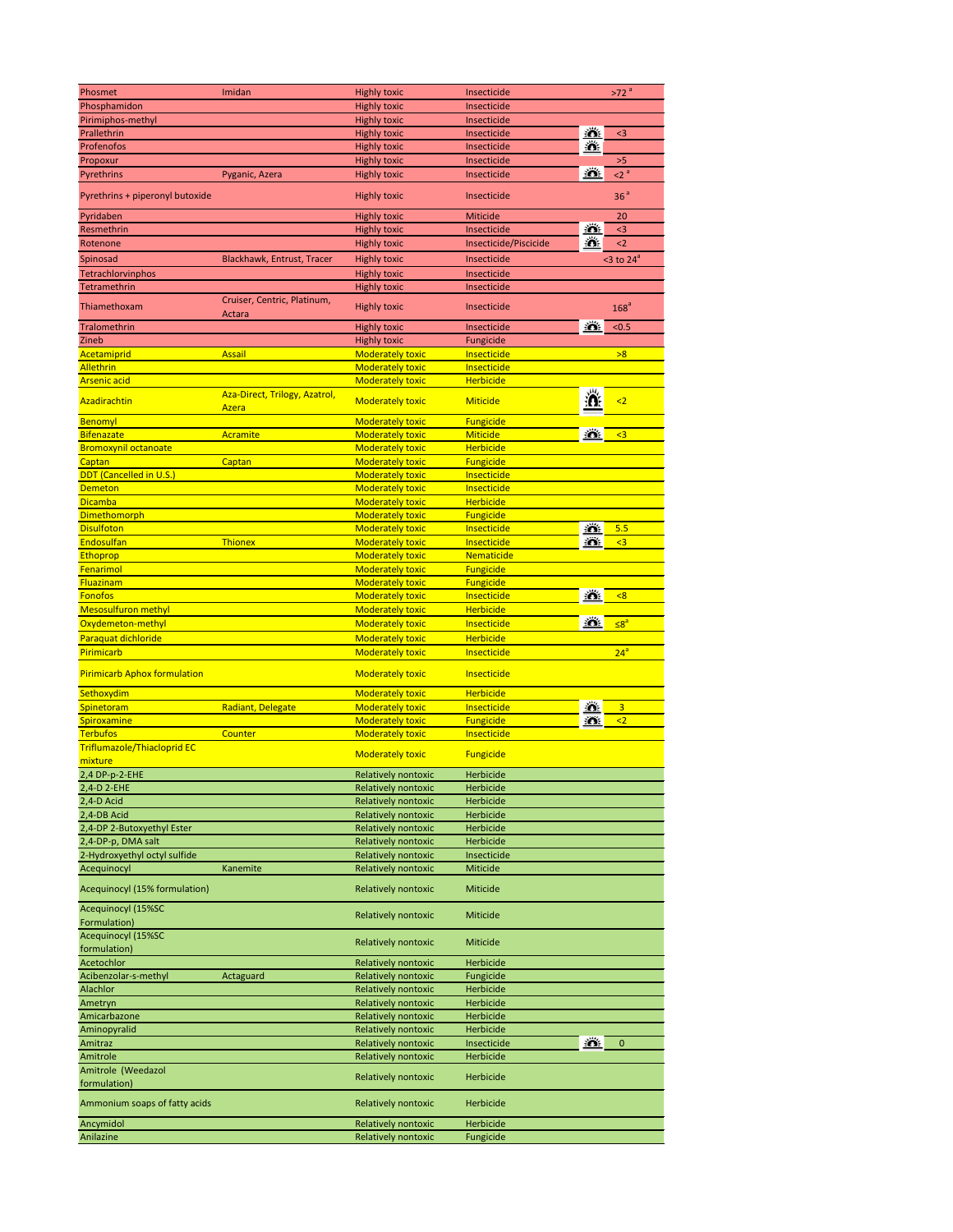| Arsanilic acid                     |                             | Relatively nontoxic                        | Growth Reg.                           |
|------------------------------------|-----------------------------|--------------------------------------------|---------------------------------------|
| <b>Asulam</b>                      |                             | <b>Relatively nontoxic</b>                 | <b>Herbicide</b>                      |
| <b>Atrazine</b>                    |                             | <b>Relatively nontoxic</b>                 | <b>Herbicide</b>                      |
| Azoxystrobin                       |                             | Relatively nontoxic                        | Fungicide                             |
|                                    | Xentari, DiPel, Javlin, and |                                            |                                       |
| Bacillus thuringiensis (Bt)        | many other trade names      | Relatively nontoxic                        | Insecticide                           |
| <b>Barium metaborate</b>           |                             | Relatively nontoxic                        | Fungicide                             |
| <b>Benfluralin</b>                 |                             | <b>Relatively nontoxic</b>                 | <b>Herbicide</b>                      |
|                                    |                             |                                            |                                       |
| <b>Bensulfuron Methyl</b>          |                             | <b>Relatively nontoxic</b>                 | Herbicide                             |
| <b>Bensulide</b>                   |                             | <b>Relatively nontoxic</b>                 | Herbicide                             |
| Bentazon sodium salt               |                             | Relatively nontoxic                        | Herbicide                             |
| <b>Bispyribac sodium</b>           |                             | <b>Relatively nontoxic</b>                 | Herbicide                             |
| <b>Boric</b> acid                  |                             | <b>Relatively nontoxic</b>                 | Insecticide                           |
| <b>Boscalid</b>                    |                             | <b>Relatively nontoxic</b>                 | Fungicide                             |
| <b>Bromacil</b>                    |                             | Relatively nontoxic                        | Herbicide                             |
| <b>Bromoxynil(Phenol)</b>          |                             | Relatively nontoxic                        | Herbicide                             |
| <b>Buprofezin</b>                  | Applaud                     | <b>Relatively nontoxic</b>                 | Insecticide                           |
| <b>Butafenacil</b>                 |                             | <b>Relatively nontoxic</b>                 | <b>Herbicide</b>                      |
| <b>Butylate</b>                    |                             | <b>Relatively nontoxic</b>                 | Herbicide                             |
| <b>Butylate formulated product</b> |                             | <b>Relatively nontoxic</b>                 | Herbicide                             |
| Cacodylic acid                     |                             | Relatively nontoxic                        | Herbicide                             |
| Calcium acid                       |                             |                                            |                                       |
| methanearsonate(CAMA)              |                             | Relatively nontoxic                        | Herbicide                             |
| Calcium polysulfide                |                             | <b>Relatively nontoxic</b>                 | Insecticide                           |
|                                    |                             |                                            |                                       |
| Captafol (Cancelled in U.S.)       |                             | Relatively nontoxic                        | Fungicide                             |
| Carbendazim                        |                             | Relatively nontoxic                        | Fungicide                             |
| Carboxin                           |                             | <b>Relatively nontoxic</b>                 | Fungicide                             |
| Carfentrazone-ethyl                |                             | Relatively nontoxic                        | Herbicide                             |
| Chloramben (Ammonium salt)         |                             | <b>Relatively nontoxic</b>                 | Herbicide                             |
|                                    |                             |                                            |                                       |
| <b>Chlorimuron Ethyl</b>           |                             | <b>Relatively nontoxic</b>                 | Herbicide                             |
| Chlormequat chloride               |                             | <b>Relatively nontoxic</b>                 | Herbicide                             |
| Chlorothalonil                     |                             | <b>Relatively nontoxic</b>                 | Fungicide                             |
| Chlorothalonil(Degradate)          |                             | <b>Relatively nontoxic</b>                 | Fungicide                             |
| Chlorpropham                       |                             | Relatively nontoxic                        | Herbicide                             |
| Chlorsulfuron                      |                             | <b>Relatively nontoxic</b>                 | Herbicide                             |
|                                    |                             |                                            |                                       |
| Cimecticarb                        |                             | <b>Relatively nontoxic</b>                 | Herbicide                             |
| Clethodim                          |                             | <b>Relatively nontoxic</b>                 | <b>Herbicide</b>                      |
| Clethodim                          |                             | <b>Relatively nontoxic</b>                 | Herbicide                             |
|                                    |                             |                                            |                                       |
| Clodinafop-propargyl               |                             | Relatively nontoxic                        | <b>Herbicide</b>                      |
| Clofencet potassium salt           |                             | <b>Relatively nontoxic</b>                 | Growth Reg.                           |
| Clofentezine                       |                             | <b>Relatively nontoxic</b>                 | Miticide                              |
| Clofentezine (NC 21 314)           |                             | <b>Relatively nontoxic</b>                 | Miticide                              |
| Clomazone                          |                             | <b>Relatively nontoxic</b>                 | Herbicide                             |
| Clomazone                          |                             |                                            |                                       |
|                                    |                             | Relatively nontoxic                        | Herbicide                             |
| Clopyralid, monoethanolamine       |                             | Relatively nontoxic                        | Herbicide                             |
| salt                               |                             |                                            |                                       |
| Cloransulam-methyl                 |                             | Relatively nontoxic                        | Herbicide                             |
| Clothianidin MNG metabolite        |                             | Relatively nontoxic                        | Insecticide                           |
|                                    |                             |                                            |                                       |
| <b>Clothianidin TMG metabolite</b> |                             | Relatively nontoxic                        | Insecticide                           |
|                                    |                             |                                            |                                       |
| Clothianidin TZMU metabolite       |                             | Relatively nontoxic                        | Insecticide                           |
| Copper oxychloride sulfate         |                             | Relatively nontoxic                        | Fungicide                             |
| Cryolite                           |                             | Relatively nontoxic                        | Insecticide                           |
| Cuprous oxide                      |                             | <b>Relatively nontoxic</b>                 | Microbiocide                          |
| Cyanamide                          |                             | <b>Relatively nontoxic</b>                 | Growth Reg.                           |
| Cyanazine                          |                             | Relatively nontoxic                        | <b>Herbicide</b>                      |
| Cyazofamid                         |                             | <b>Relatively nontoxic</b>                 | Fungicide                             |
|                                    |                             |                                            |                                       |
| Cyclanilide                        |                             | Relatively nontoxic                        | Herbicide                             |
| Cyhalofop-butyl                    |                             | <b>Relatively nontoxic</b>                 | Herbicide                             |
| Cyhexatin                          |                             | <b>Relatively nontoxic</b>                 | Acaricide<br>رمغد                     |
| Cymoxanil                          |                             | <b>Relatively nontoxic</b>                 | Fungicide<br><u>Ю.</u><br>$\leq$ 1    |
| Cymoxanil/Famoxadone DPX-          |                             | <b>Relatively nontoxic</b>                 |                                       |
| KX007-5 mixture                    |                             |                                            | Fungicide                             |
| Cyproconazole                      |                             | <b>Relatively nontoxic</b>                 | Fungicide                             |
| Cyprodinil                         |                             | <b>Relatively nontoxic</b>                 | Fungicide                             |
| Cyromazine                         |                             | <b>Relatively nontoxic</b>                 | <u>iő:</u><br>$\leq 2^a$<br>Herbicide |
| Daminozide                         |                             | <b>Relatively nontoxic</b>                 | Herbicide                             |
|                                    |                             |                                            |                                       |
| <b>Dazomet</b>                     |                             | Relatively nontoxic                        | Microbiocide                          |
| Desmedipham                        |                             | <b>Relatively nontoxic</b>                 | Herbicide                             |
| Dichlobenil                        |                             | Relatively nontoxic                        | Herbicide                             |
| Dicloran (DCNA)                    |                             | <b>Relatively nontoxic</b>                 | Fungicide                             |
| Difenoconazole                     |                             | Relatively nontoxic                        | Fungicide                             |
| Diflubenzuron                      |                             | Relatively nontoxic                        | Insecticide                           |
| Diflufenzopyr-sodium               |                             | <b>Relatively nontoxic</b>                 | Growth Reg.                           |
| Dikegulac sodium<br>Dimethenamid   |                             | Relatively nontoxic<br>Relatively nontoxic | Herbicide<br>Herbicide                |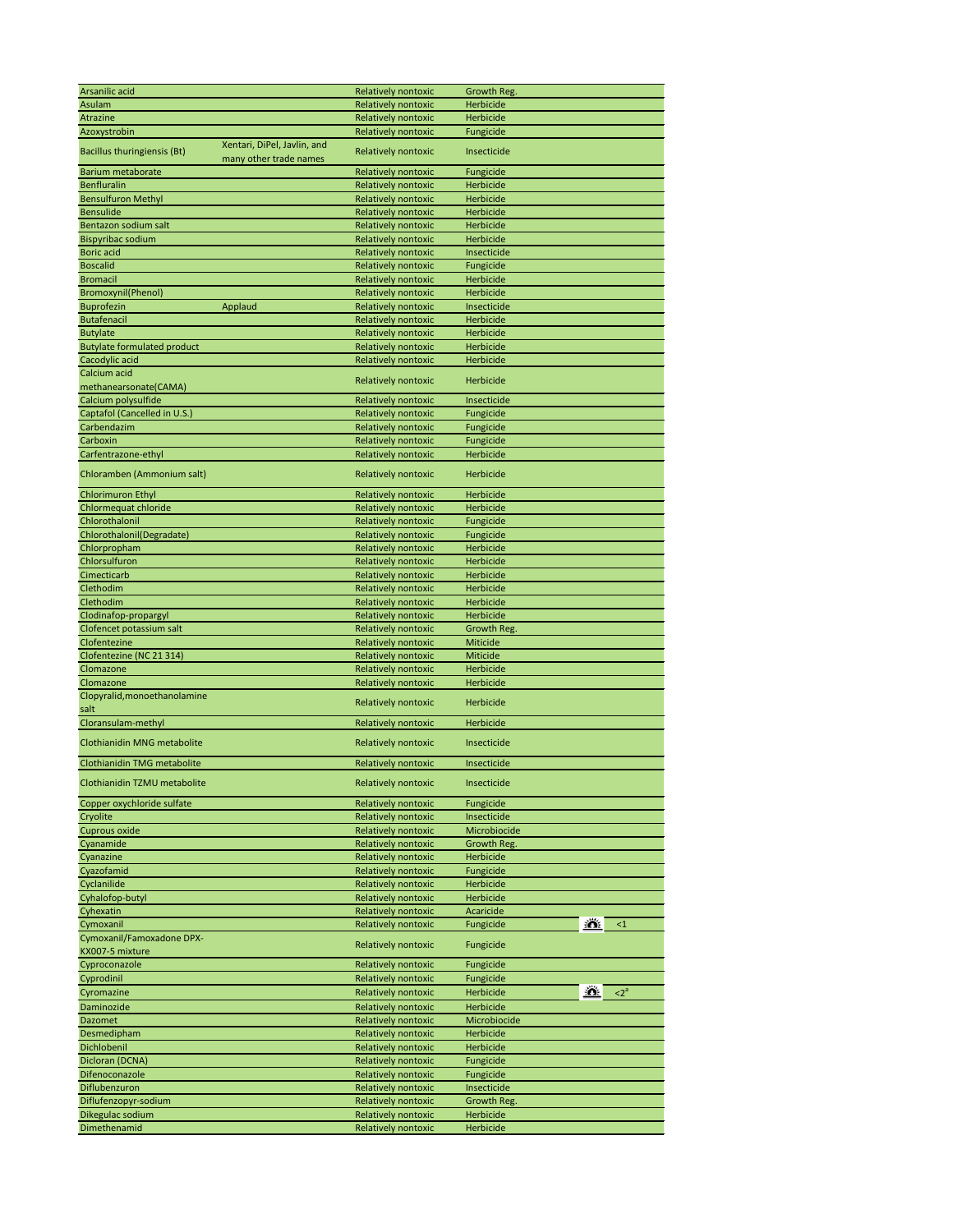| Dimethepin                         | Relatively nontoxic        | Herbicide                           |
|------------------------------------|----------------------------|-------------------------------------|
| Diphenamid                         | <b>Relatively nontoxic</b> | <b>Herbicide</b>                    |
| Diquat dibromide                   | <b>Relatively nontoxic</b> | Herbicide                           |
|                                    |                            |                                     |
| Disodium methanearsonate           | <b>Relatively nontoxic</b> | Herbicide                           |
| Dithiopyr                          | Relatively nontoxic        | Herbicide                           |
| Diuron                             | Relatively nontoxic        | Herbicide                           |
| <b>Dodine</b>                      | <b>Relatively nontoxic</b> | Fungicide                           |
| Ecolyst                            | <b>Relatively nontoxic</b> | Growth Reg.                         |
|                                    |                            |                                     |
| Ethalfluralin                      | <b>Relatively nontoxic</b> | Herbicide                           |
| Ethametsulfuron methyl             | Relatively nontoxic        | Herbicide                           |
| Ethephon                           | Relatively nontoxic        | Herbicide                           |
| Ethofumesate                       | Relatively nontoxic        | Herbicide                           |
|                                    |                            |                                     |
| Ethyl N, N-dipropylthiocarbamate   |                            |                                     |
| (EPTC)                             | Relatively nontoxic        | Herbicide                           |
|                                    |                            |                                     |
| Etoxazole<br>Zeal                  | Relatively nontoxic        | Miticide                            |
| Famoxadone                         | Relatively nontoxic        | <u>:ö.</u><br>Fungicide<br>$\leq 1$ |
| Fatty alcohols(54%C10, 45%C8,      |                            |                                     |
|                                    | Relatively nontoxic        | Growth Reg.                         |
| 0.2%C6,0.4%C12)                    |                            |                                     |
| Fenamidone                         | Relatively nontoxic        | Fungicide                           |
| Fenaminosulf                       | Relatively nontoxic        | Fungicide                           |
| Fenbuconazole                      | <b>Relatively nontoxic</b> | Fungicide                           |
| Fenbutatin oxide                   |                            | <u>:0.</u><br>Miticide<br>$3$       |
|                                    | Relatively nontoxic        |                                     |
| Fenhexamid                         | <b>Relatively nontoxic</b> | Fungicide                           |
| Fenpyroximate                      | Relatively nontoxic        | Insecticide                         |
| Fenpyroximate 5% SC                |                            |                                     |
| formulation                        | Relatively nontoxic        | Insecticide                         |
| Ferbam                             | <b>Relatively nontoxic</b> |                                     |
|                                    |                            | Fungicide                           |
| Flonicamid                         | <b>Relatively nontoxic</b> | Insecticide                         |
|                                    |                            |                                     |
| <b>Flonicamid 50WG formulation</b> | Relatively nontoxic        | Insecticide                         |
| Fluazifop-butyl                    | Relatively nontoxic        | Herbicide                           |
|                                    |                            |                                     |
| Fluazifop-butyl formulation        | <b>Relatively nontoxic</b> | <b>Herbicide</b>                    |
| Fluazifop-P-butyl                  | <b>Relatively nontoxic</b> | Herbicide                           |
| Flucarbazone sodium                | Relatively nontoxic        | Herbicide                           |
| Fluchloralin                       | Relatively nontoxic        | <b>Herbicide</b>                    |
|                                    |                            |                                     |
| Fludioxonil(Maxim 4FS)             | <b>Relatively nontoxic</b> | Fungicide                           |
| Flufenacet                         | <b>Relatively nontoxic</b> | Herbicide                           |
| Flufenpyr-ethyl                    | <b>Relatively nontoxic</b> | Herbicide                           |
| Flumetralin                        | Relatively nontoxic        | Growth Reg.                         |
| Flumetsulam                        | Relatively nontoxic        | Herbicide                           |
| Flumiclorac                        | <b>Relatively nontoxic</b> | Herbicide                           |
|                                    |                            |                                     |
| Flumioxazin                        | <b>Relatively nontoxic</b> | <b>Herbicide</b>                    |
| Fluometuron                        | <b>Relatively nontoxic</b> | Herbicide                           |
| Fluridone                          | Relatively nontoxic        | Herbicide                           |
|                                    |                            |                                     |
| Fluroxypyr 1-methylheptyl ester    | Relatively nontoxic        | Herbicide                           |
|                                    |                            |                                     |
| Fluroxypyr acid                    | Relatively nontoxic        | Herbicide                           |
| Flurprimidol                       | <b>Relatively nontoxic</b> | Growth Reg.                         |
| Fluthiacet methyl                  | Relatively nontoxic        | Herbicide                           |
| Folpet                             | Relatively nontoxic        | Fungicide                           |
| Fomesafen                          | <b>Relatively nontoxic</b> | Herbicide                           |
| Forchlorfenuron                    |                            |                                     |
|                                    | <b>Relatively nontoxic</b> | Growth Reg.                         |
| Formetanate hydrochloride          | <b>Relatively nontoxic</b> | Miticide                            |
| <b>Fosamine ammonium</b>           | <b>Relatively nontoxic</b> | Herbicide                           |
| Fosetyl-Al                         | <b>Relatively nontoxic</b> | Fungicide                           |
| Gentamicin                         | <b>Relatively nontoxic</b> | Microbiocide                        |
| Glufosinate-ammonium               | Relatively nontoxic        | Herbicide                           |
|                                    |                            |                                     |
| Glyphosate (MON 77360              | Relatively nontoxic        | Herbicide                           |
| formulation)                       |                            |                                     |
|                                    |                            |                                     |
| Glyphosate isopropylamine salt     | Relatively nontoxic        | Herbicide                           |
| Halofenozide                       | <b>Relatively nontoxic</b> | Insecticide                         |
|                                    |                            |                                     |
| Halosulfuron methyl                | <b>Relatively nontoxic</b> | Herbicide                           |
| Hexazinone                         | Relatively nontoxic        | Herbicide                           |
| Hexythiazox                        | Relatively nontoxic        | Miticide                            |
| Hydramethylnon                     | Relatively nontoxic        | Insecticide                         |
| <b>ICIS-0748</b>                   | <b>Relatively nontoxic</b> | Growth Reg.                         |
|                                    |                            |                                     |
| Imazamethabenz                     | <b>Relatively nontoxic</b> | Insecticide                         |
| Imazamox                           |                            | Herbicide                           |
| Imazapic-ammonium                  | Relatively nontoxic        |                                     |
|                                    | Relatively nontoxic        | Herbicide                           |
|                                    |                            |                                     |
| Imazapyr                           | Relatively nontoxic        | Herbicide                           |
| Imazaquin                          | <b>Relatively nontoxic</b> | Herbicide                           |
| Imazethapyr acid                   | <b>Relatively nontoxic</b> | Herbicide                           |
| Indoxacarb (JE874-224)             | Relatively nontoxic        | Insecticide                         |
| Indoxacarb (JWO62-77)              | Relatively nontoxic        | Insecticide                         |
|                                    |                            |                                     |
| Iodosulfuron-methyl-sodium         | Relatively nontoxic        | Herbicide                           |
| Isoxaben                           | Relatively nontoxic        | Herbicide                           |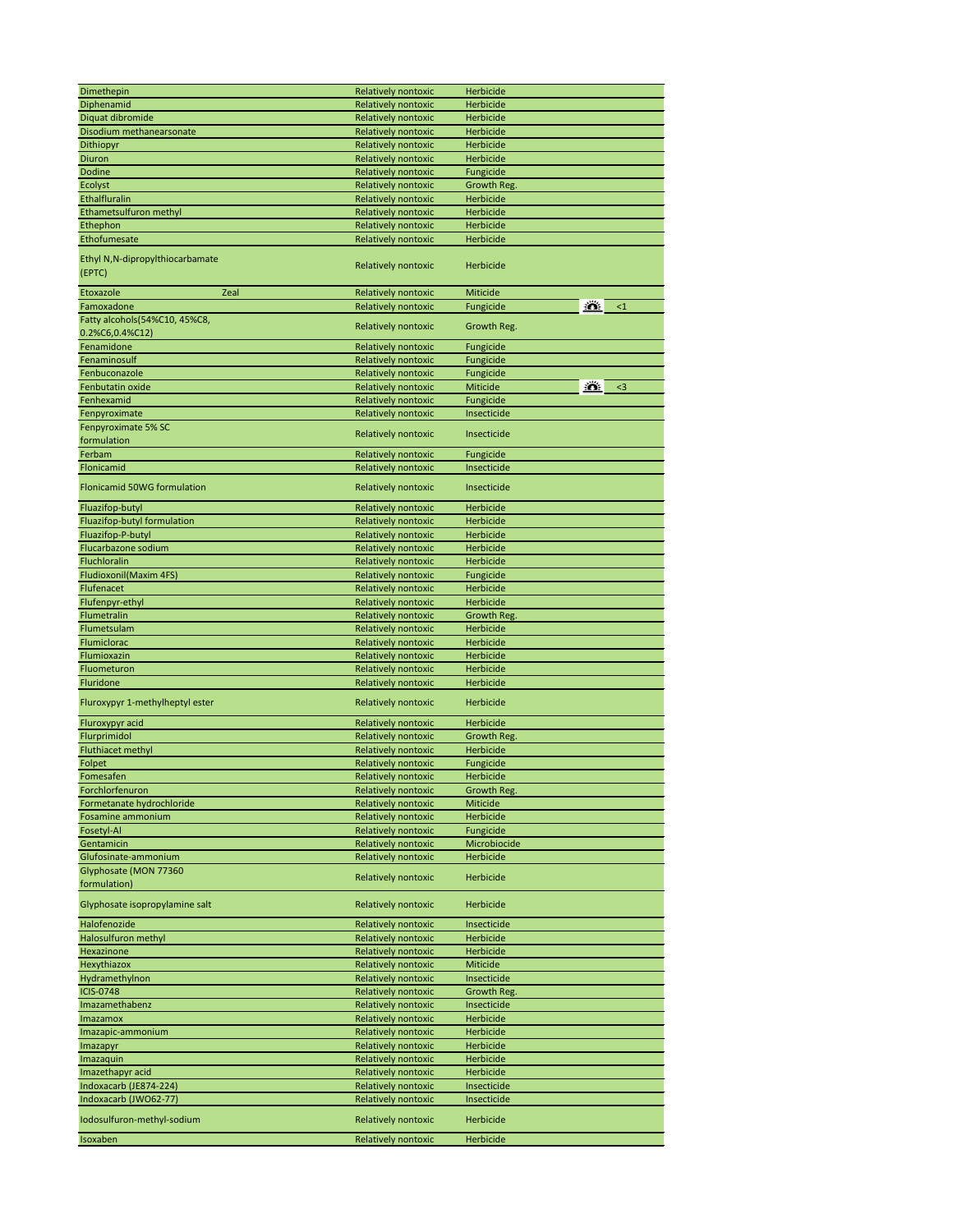| Isoxaflutole                                           |                  | Relatively nontoxic                        | <b>Herbicide</b>                 |
|--------------------------------------------------------|------------------|--------------------------------------------|----------------------------------|
| Kresoxim methyl                                        |                  | <b>Relatively nontoxic</b>                 | Fungicide                        |
| Lactofen                                               |                  | <b>Relatively nontoxic</b>                 | Herbicide                        |
| Linuron                                                |                  | <b>Relatively nontoxic</b>                 | Herbicide                        |
|                                                        |                  |                                            |                                  |
| L-Lactic acid                                          |                  | Relatively nontoxic                        | Growth Reg.                      |
| Maleic hydrazide                                       | Many trade names | Relatively nontoxic                        | Herbicide                        |
| Mancozeb                                               |                  | Relatively nontoxic                        | Fungicide                        |
| Mancozeb/Zoxamide mixture                              |                  |                                            |                                  |
| formulation                                            |                  | Relatively nontoxic                        | Fungicide                        |
| Mancozeb/Zoxamide mixture                              |                  |                                            |                                  |
|                                                        |                  | Relatively nontoxic                        | Fungicide                        |
| formulation                                            |                  |                                            |                                  |
| <b>Maneb</b>                                           |                  | Relatively nontoxic                        | Fungicide                        |
| <b>MCPA</b> acid                                       |                  | Relatively nontoxic                        | Herbicide                        |
| MCPA dimethylamine salt                                |                  | <b>Relatively nontoxic</b>                 | Herbicide                        |
| MCPA isooctyl ester                                    |                  | <b>Relatively nontoxic</b>                 | Herbicide                        |
|                                                        |                  |                                            |                                  |
| <b>MCPB</b> sodium salt                                |                  | Relatively nontoxic                        | Herbicide                        |
| MCPP-P 2-EHE                                           |                  | Relatively nontoxic                        | Herbicide                        |
| MCPP-p-dimethylamine salt                              |                  | Relatively nontoxic                        | Herbicide                        |
| Mefenoxam                                              |                  | Relatively nontoxic                        | Fungicide                        |
|                                                        |                  |                                            |                                  |
| Mefluidide diethanolamine salt                         |                  | Relatively nontoxic                        | Herbicide                        |
|                                                        |                  |                                            |                                  |
| Mefluidide potassium salt                              |                  | Relatively nontoxic                        | Herbicide                        |
| Mepiquat chloride                                      |                  | Relatively nontoxic                        | Herbicide                        |
| Mesotrione                                             |                  | Relatively nontoxic                        | Herbicide                        |
| Metalaxyl                                              |                  | Relatively nontoxic                        | Fungicide                        |
| Metam sodium                                           | Vapam            | Relatively nontoxic                        | Multi-Target                     |
|                                                        |                  |                                            |                                  |
| Methanone (BAS 670 H)                                  |                  | Relatively nontoxic                        | Herbicide                        |
| Methanone (BAS 670H)                                   |                  | Relatively nontoxic                        | Herbicide                        |
| formulation                                            |                  |                                            |                                  |
| Methazole                                              |                  | Relatively nontoxic                        | Herbicide                        |
|                                                        |                  | <b>Relatively nontoxic</b>                 |                                  |
| Methoxychlor                                           |                  |                                            | Insecticide                      |
| Methoxyfenozide                                        | Intrepid, Falcon | <b>Relatively nontoxic</b>                 | Insecticide                      |
| Methyl anthralinate                                    |                  | <b>Relatively nontoxic</b>                 | Repellent                        |
| Metiram                                                |                  | Relatively nontoxic                        | Fungicide                        |
| Metolachlor                                            |                  | Relatively nontoxic                        | Herbicide                        |
| Metribuzin                                             |                  | Relatively nontoxic                        | Herbicide                        |
|                                                        |                  |                                            |                                  |
| Metsulfuron methyl                                     |                  | Relatively nontoxic                        | Herbicide                        |
| <b>Mineral oil</b>                                     |                  | Relatively nontoxic                        | Microbiocide                     |
| Mineral oil (incl. paraffin oil)                       |                  | Relatively nontoxic                        | Microbiocide                     |
|                                                        |                  |                                            |                                  |
|                                                        |                  |                                            |                                  |
| Monosodium methanearsonate                             |                  |                                            |                                  |
| acid (MMA)                                             |                  | Relatively nontoxic                        | Herbicide                        |
|                                                        |                  |                                            |                                  |
| Monuron                                                |                  | <b>Relatively nontoxic</b>                 | Herbicide                        |
| N6-Benzyladenine                                       |                  | Relatively nontoxic                        | Growth Reg.                      |
|                                                        |                  |                                            |                                  |
| Nabam                                                  |                  | Relatively nontoxic                        | Fungicide                        |
| Napropamide 450SC formulation                          |                  | Relatively nontoxic                        | Herbicide                        |
|                                                        |                  |                                            |                                  |
| Naptalam sodium salt                                   |                  | Relatively nontoxic                        | Herbicide                        |
| Nicosulfuron                                           |                  | Relatively nontoxic                        | Herbicide                        |
| Nonanoic acid                                          |                  |                                            | Herbicide                        |
|                                                        |                  | Relatively nontoxic                        |                                  |
| Norflurazon                                            |                  | Relatively nontoxic                        | Herbicide                        |
| Novaluron                                              | Knack, Rimon     | Relatively nontoxic                        | Miticide                         |
|                                                        |                  |                                            |                                  |
| Novaluron (10% EC formulation)                         |                  | Relatively nontoxic                        | Miticide                         |
| Oryzalin                                               |                  | Relatively nontoxic                        | Herbicide                        |
| Oxadiazon                                              |                  |                                            | Herbicide                        |
|                                                        |                  | Relatively nontoxic                        |                                  |
| Oxadixyl                                               |                  | Relatively nontoxic                        | Fungicide                        |
| Oxycarboxin                                            |                  | Relatively nontoxic                        | Fungicide                        |
| Oxyfluorfen                                            |                  | Relatively nontoxic                        | Herbicide                        |
| Oxytetracycline                                        |                  | Relatively nontoxic                        | Fungicide                        |
| Oxythioquinox                                          |                  | Relatively nontoxic                        | Fungicide                        |
|                                                        |                  |                                            |                                  |
| Paraquat dichloride (Gramoxone                         |                  | Relatively nontoxic                        | Herbicide                        |
| $(1.67 \text{ lb/G}))$                                 |                  |                                            |                                  |
| Pendimethalin                                          |                  | Relatively nontoxic                        | Herbicide                        |
| Penoxsulam                                             |                  | Relatively nontoxic                        | Herbicide                        |
|                                                        |                  |                                            |                                  |
| Penoxsulam GF-443 formulation                          |                  | Relatively nontoxic                        | Herbicide                        |
| Pentachlorophenol                                      |                  | Relatively nontoxic                        | Microbiocide                     |
|                                                        |                  |                                            |                                  |
| Petroleum distillate                                   |                  | Relatively nontoxic                        | Fungicide                        |
| Phenmedipham                                           |                  | Relatively nontoxic                        | Herbicide                        |
| Picloram                                               |                  | <b>Relatively nontoxic</b>                 | Herbicide                        |
| Picloram potassium salt                                |                  | <b>Relatively nontoxic</b>                 | Herbicide                        |
| Picloram TIPAsalt/2,4 D mix                            |                  |                                            |                                  |
|                                                        |                  | Relatively nontoxic                        | Herbicide                        |
| (Tordon 101)                                           |                  |                                            |                                  |
| Picloram, isooctyl ester                               |                  | Relatively nontoxic                        | Herbicide                        |
| Piperalin                                              |                  | <b>Relatively nontoxic</b>                 | Fungicide                        |
| Piperonyl butoxide                                     |                  | Relatively nontoxic                        | <u>io.</u><br>Insecticide<br>$3$ |
| Potassium salts of fatty acids<br>Primisulfuron-methyl |                  | Relatively nontoxic<br>Relatively nontoxic | Insecticide<br>Herbicide         |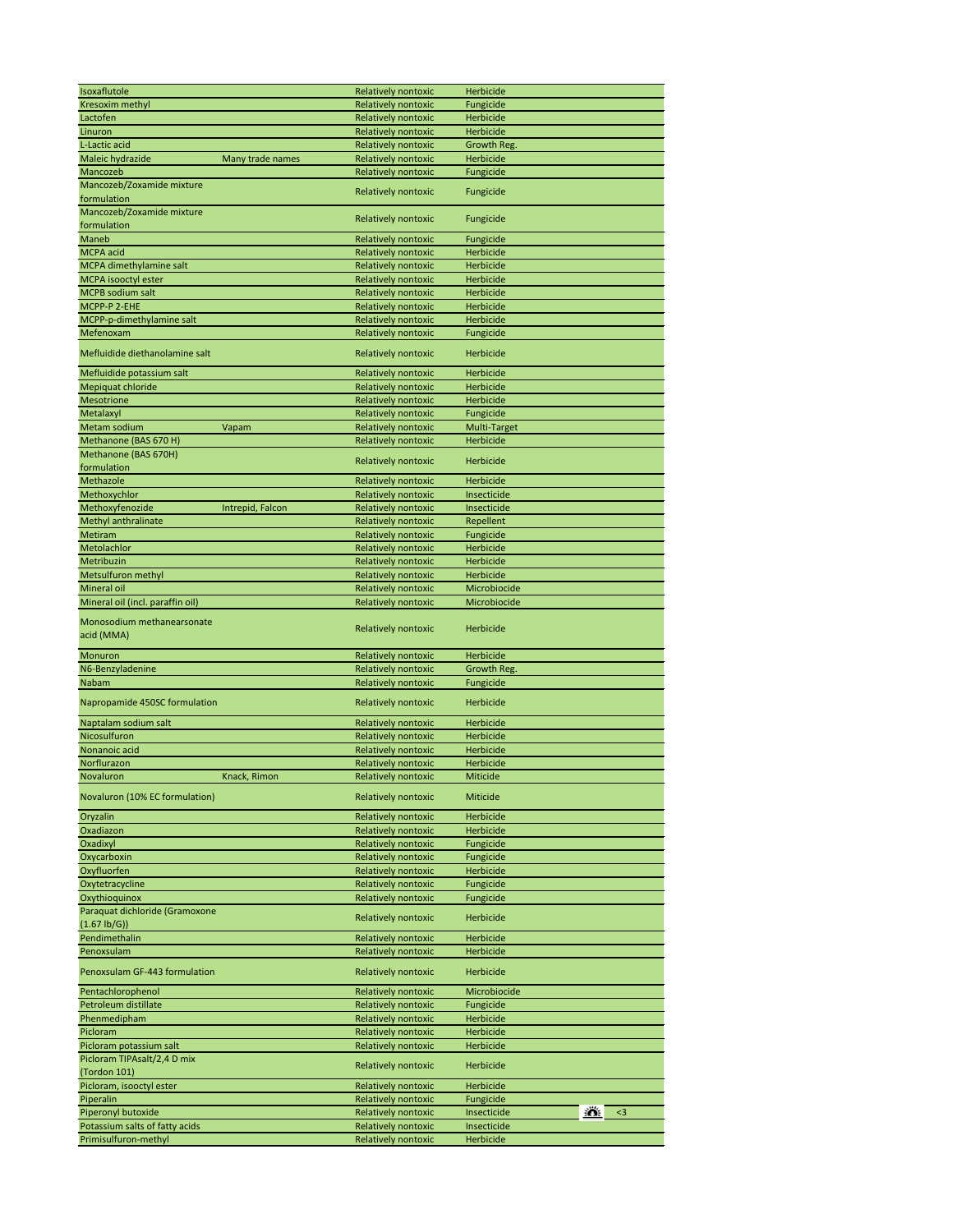| Prodiamine                                    | <b>Relatively nontoxic</b>                        | Herbicide                        |
|-----------------------------------------------|---------------------------------------------------|----------------------------------|
| Prohexadione calcium                          | <b>Relatively nontoxic</b>                        | Growth Reg.                      |
| Prometon                                      | Relatively nontoxic                               | Herbicide                        |
| Prometryn                                     | <b>Relatively nontoxic</b>                        | Herbicide                        |
| Pronamide (Propyzamide)                       | <b>Relatively nontoxic</b>                        | Herbicide                        |
| Propachlor                                    | <b>Relatively nontoxic</b>                        | Herbicide                        |
| Propamocarb hydrochloride                     | <b>Relatively nontoxic</b>                        | Fungicide                        |
| Propanil                                      | Relatively nontoxic                               | Herbicide                        |
| Propargite                                    | <b>Relatively nontoxic</b>                        | Insecticide                      |
| Propiconazole<br><b>Bumper</b>                | <b>Relatively nontoxic</b>                        | Fungicide                        |
| Propoxycarbazone sodium                       | Relatively nontoxic                               | Herbicide                        |
| Propoxycarbazone sodium                       |                                                   |                                  |
| metabolite                                    | Relatively nontoxic                               | Herbicide                        |
| Prosulfuron                                   | Relatively nontoxic                               | <b>Herbicide</b>                 |
|                                               |                                                   | <u>io.</u>                       |
| Pymetrozine                                   | Relatively nontoxic                               | $2^a$<br>Insecticide             |
| Pyraclostrobin                                | Relatively nontoxic                               | Fungicide                        |
| Pyraflufen-ethyl                              | Relatively nontoxic                               | Herbicide                        |
| Pyrazon                                       | Relatively nontoxic                               | Herbicide                        |
| Pyridate                                      | <b>Relatively nontoxic</b>                        | Herbicide                        |
| Pyrimethanil                                  | <b>Relatively nontoxic</b>                        | Fungicide                        |
| Pyriproxyfen                                  | Relatively nontoxic                               | Insecticide                      |
| Pyrithiobac sodium                            | Relatively nontoxic                               | Herbicide                        |
| Quinclorac                                    | Relatively nontoxic                               | Herbicide                        |
| Quinoxyfen                                    | <b>Relatively nontoxic</b>                        | Fungicide                        |
| Quizalofop-ethyl                              | <b>Relatively nontoxic</b>                        | Herbicide                        |
| Rimsulfuron                                   | Relatively nontoxic                               | Herbicide                        |
| Sabadilla alkaloids                           | Relatively nontoxic                               | Insecticide<br>$>24$             |
| Siduron                                       | <b>Relatively nontoxic</b>                        | Herbicide                        |
| Simazine                                      | <b>Relatively nontoxic</b>                        | Herbicide                        |
| S-Metolachlor isomer                          | Relatively nontoxic                               | Herbicide                        |
| Sodium Cacodylate/Cacodylic                   | Relatively nontoxic                               | Herbicide                        |
| acid                                          |                                                   |                                  |
| Sodium Dalapon                                | Relatively nontoxic                               | Herbicide                        |
| Oberon<br>Spiromesifen                        | Relatively nontoxic                               | Insecticide                      |
| Spiromesifen BSN 2060 SC 240                  | Relatively nontoxic                               | Insecticide                      |
| formulation                                   |                                                   |                                  |
| Streptomycin                                  | Relatively nontoxic                               | Fungicide                        |
| Sulfentrazone                                 | <b>Relatively nontoxic</b>                        | <b>Herbicide</b>                 |
| Sulfometuron methyl<br>Sulfosate (Glyphosate- | Relatively nontoxic                               | Herbicide                        |
| trimesium)                                    | Relatively nontoxic                               | Herbicide                        |
| Sulfosulfuron                                 | Relatively nontoxic                               | Herbicide                        |
| Tebufenozide<br>Confirm                       | Relatively nontoxic                               | Insecticide                      |
| Tebuthiuron                                   | <b>Relatively nontoxic</b>                        | Herbicide                        |
| <b>Terbacil</b>                               | Relatively nontoxic                               | Herbicide                        |
|                                               |                                                   | <u>:ö.</u><br>Insecticide<br>$2$ |
| Thiacloprid                                   | Relatively nontoxic<br><b>Relatively nontoxic</b> | Insecticide                      |
| Thiacloprid 45SC formulation                  |                                                   | Herbicide                        |
| Thiazopyr<br>Thidiazuron                      | Relatively nontoxic                               |                                  |
| Thidiazuron AE B049537                        | Relatively nontoxic                               | Herbicide                        |
| formulation                                   | Relatively nontoxic                               | Herbicide                        |
| Thifensulfuron-methyl                         | Relatively nontoxic                               | Herbicide                        |
| Thiodicarb                                    | Relatively nontoxic                               | $>8^a$<br>Insecticide            |
|                                               |                                                   |                                  |
| Thiophanate-methyl                            | Relatively nontoxic                               | Fungicide                        |
| Thiram                                        | <b>Relatively nontoxic</b>                        | Fungicide                        |
| Toxaphene (Cancelled in U.S.)                 | Relatively nontoxic                               | Insecticide                      |
| Triadimefon                                   | Relatively nontoxic                               | Fungicide                        |
| <b>Triallate</b>                              | Relatively nontoxic                               | Herbicide                        |
| <b>Triazamate</b>                             |                                                   |                                  |
|                                               |                                                   |                                  |
|                                               | Relatively nontoxic                               | Insecticide                      |
| Tribenuron methyl                             | <b>Relatively nontoxic</b>                        | <b>Herbicide</b>                 |
| <b>Tribufos</b>                               | Relatively nontoxic                               | Herbicide                        |
| <b>Trichlorfon</b>                            | Relatively nontoxic                               | Insecticide                      |
| <b>Triclopyr acid</b>                         | Relatively nontoxic                               | Herbicide                        |
| Triclopyr BEE/Picloram ethyl                  | Relatively nontoxic                               | Herbicide                        |
| ester mixture<br>Triclopyr butoxyethyl ester  | Relatively nontoxic                               | Herbicide                        |
| Triclopyr triethylamine salt                  | Relatively nontoxic                               | Herbicide                        |
| Trifloxystrobin                               | Relatively nontoxic                               | Fungicide                        |
| Trifloxysulfuron sodium                       | Relatively nontoxic                               | Herbicide                        |
| Triflumizole                                  | Relatively nontoxic                               | Fungicide                        |
| <b>Trifluralin</b>                            | Relatively nontoxic                               | Herbicide                        |
| <b>Triflusulfuron methyl</b>                  | Relatively nontoxic                               | Herbicide                        |
| <b>Triforine</b>                              | <b>Relatively nontoxic</b>                        | Fungicide                        |
|                                               |                                                   |                                  |
| Triphenyltin hydroxide (TPTH)                 | Relatively nontoxic                               | Fungicide                        |
| Triticonazole<br>Uniconazole                  | Relatively nontoxic<br><b>Relatively nontoxic</b> | Fungicide<br>Growth Reg.         |